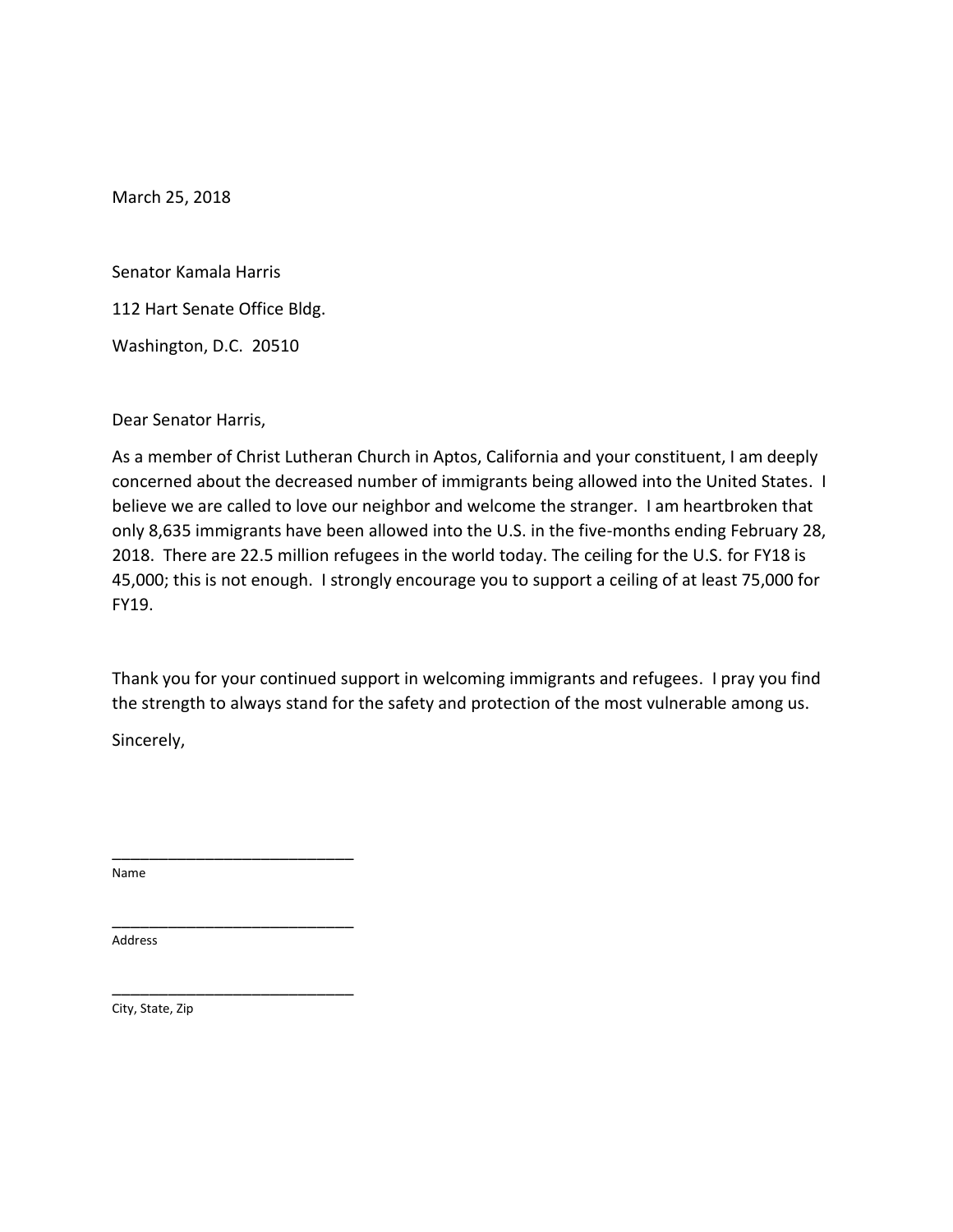Senator Dianne Feinstein

331 Hart Senate Office Bldg.

Washington, D.C. 20510

Dear Senator Feinstein,

As a member of Christ Lutheran Church in Aptos, California and your constituent, I am deeply concerned about the decreased number of immigrants being allowed into the United States. I believe we are called to love our neighbor and welcome the stranger. I am heartbroken that only 8,635 immigrants have been allowed into the U.S. in the five-months ending February 28, 2018. There are 22.5 million refugees in the world today. The ceiling for the U.S. for FY18 is 45,000; this is not enough. I strongly encourage you to support a ceiling of at least 75,000 for FY19.

Thank you for your continued support in welcoming immigrants and refugees. I pray you find the strength to always stand for the safety and protection of the most vulnerable among us.

Sincerely,

\_\_\_\_\_\_\_\_\_\_\_\_\_\_\_\_\_\_\_\_\_\_\_\_\_\_

\_\_\_\_\_\_\_\_\_\_\_\_\_\_\_\_\_\_\_\_\_\_\_\_\_\_

\_\_\_\_\_\_\_\_\_\_\_\_\_\_\_\_\_\_\_\_\_\_\_\_\_\_

Name

Address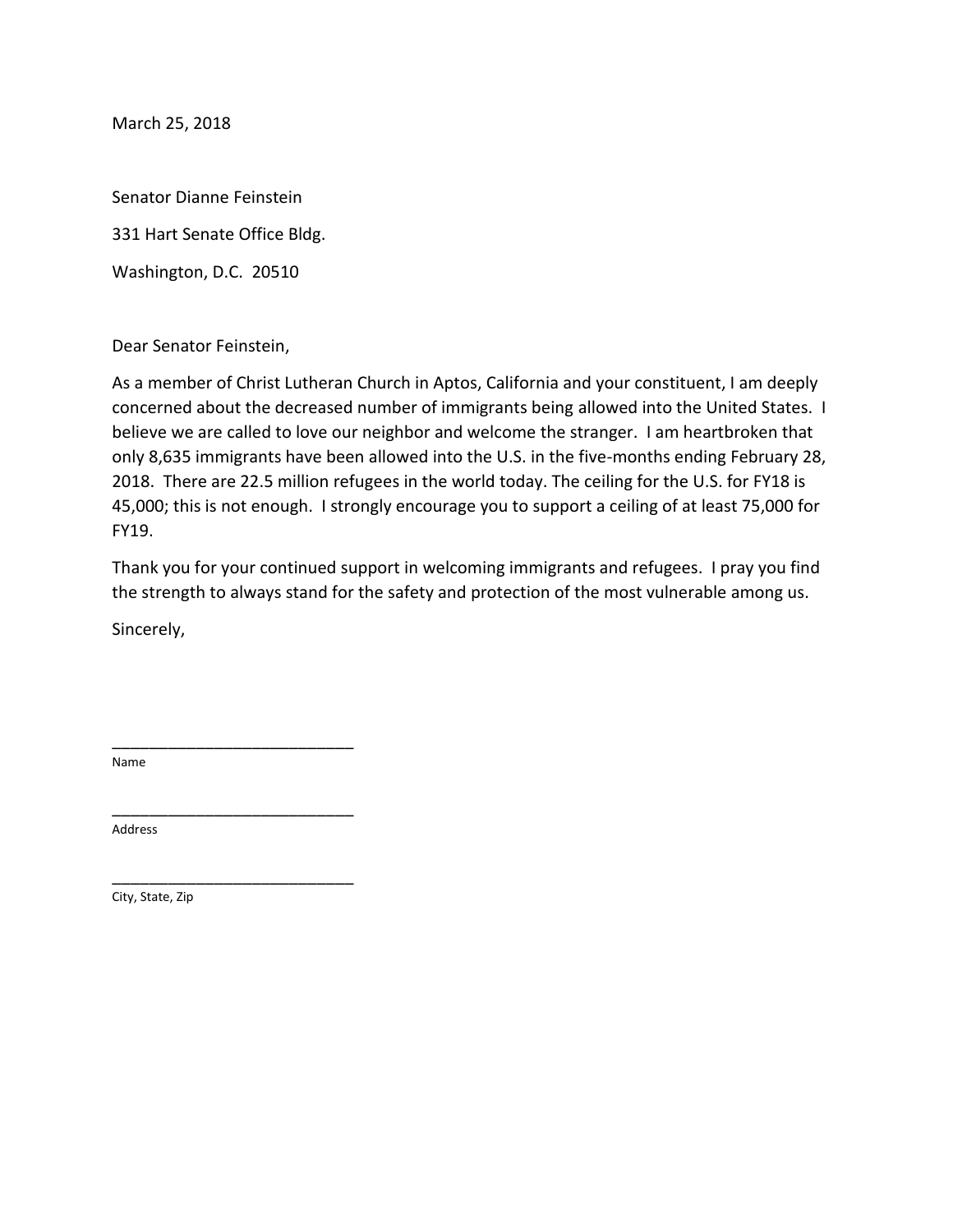Representative Anna Eshoo

241 Cannon House Office Bldg.

Washington, D.C. 20515

Dear Representative Eshoo,

\_\_\_\_\_\_\_\_\_\_\_\_\_\_\_\_\_\_\_\_\_\_\_\_\_\_

\_\_\_\_\_\_\_\_\_\_\_\_\_\_\_\_\_\_\_\_\_\_\_\_\_\_

\_\_\_\_\_\_\_\_\_\_\_\_\_\_\_\_\_\_\_\_\_\_\_\_\_\_

As a member of Christ Lutheran Church in Aptos, California and your constituent, I am deeply concerned about the decreased number of immigrants being allowed into the United States. I believe we are called to love our neighbor and welcome the stranger. I am heartbroken that only 8,635 immigrants have been allowed into the U.S. in the five-months ending February 28, 2018. There are 22.5 million refugees in the world today. The ceiling for the U.S. for FY18 is 45,000; this is not enough. I strongly encourage you to support a ceiling of at least 75,000 for FY19.

Thank you for your continued support in welcoming immigrants and refugees. I pray you find the strength to always stand for the safety and protection of the most vulnerable among us.

Sincerely,

Name

Address